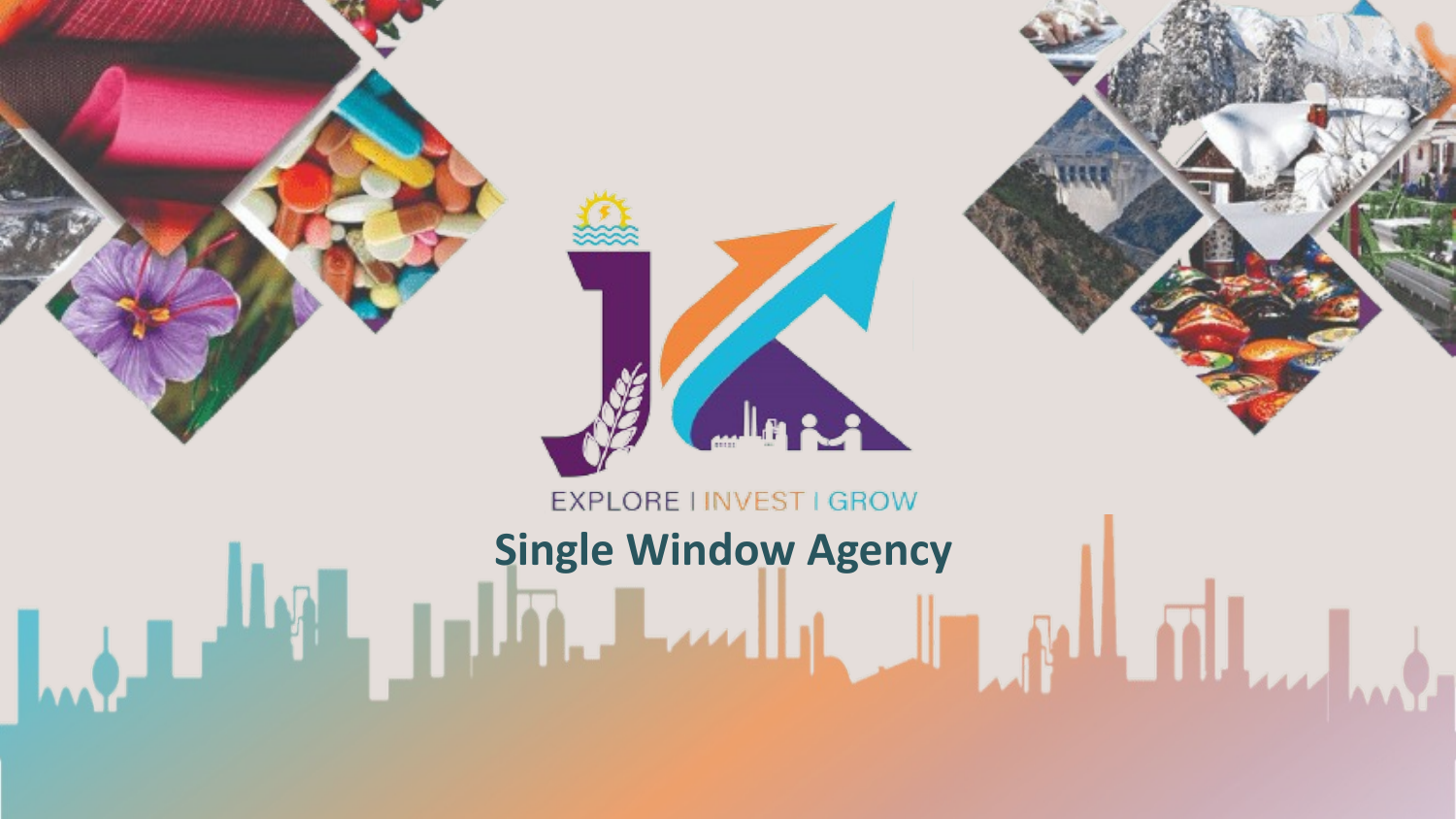# **Single Window Agency**

**AM** 

The Single Window Clearance System was formed as a consequence to **Jammu and Kashmir Single Window (Industrial Investments and Business Facilitation) Act, 2018 (Act No. 10 of 2018)** to provide necessary time bound license, permissions and sanctions for the establishment of industry in the UT of Jammu and Kashmir.

- The Single Window Clearance System Portal is a single window facilitation mechanism for investors. The portal is a medium of information for investors on Government policies, incentive schemes and the availability of infrastructure.
- It provides manuals to help investors understand the application process for proposed investment projects. The portal will also facilitate different stakeholder departments to process applications by investors and approve them online.
- It also aims to build a centralized repository of sector-wise investments in the State and Government policies, and ultimately to deliver to investors a high-quality and responsive service.

### **Key Benefits**

- Centralized system to monitor applications with the minimum paperwork
- Single window for interaction between investors and Government departments
- Accessibility of the portal from across the globe
- Simplified application process for investors to make it user-friendly, cutting the time for processing the application
- Increased departmental ownership through file-tracking
- System to check the status of applications by State authorities and investors
- Handholding support to the investor fraternity across all districts in the State

### **Investors Corner**

The system will facilitate registration for users interested in Jammu and Kashmir, enabling them to collect information regarding facilities, infrastructure availability, and the sectorwise permissions required etc.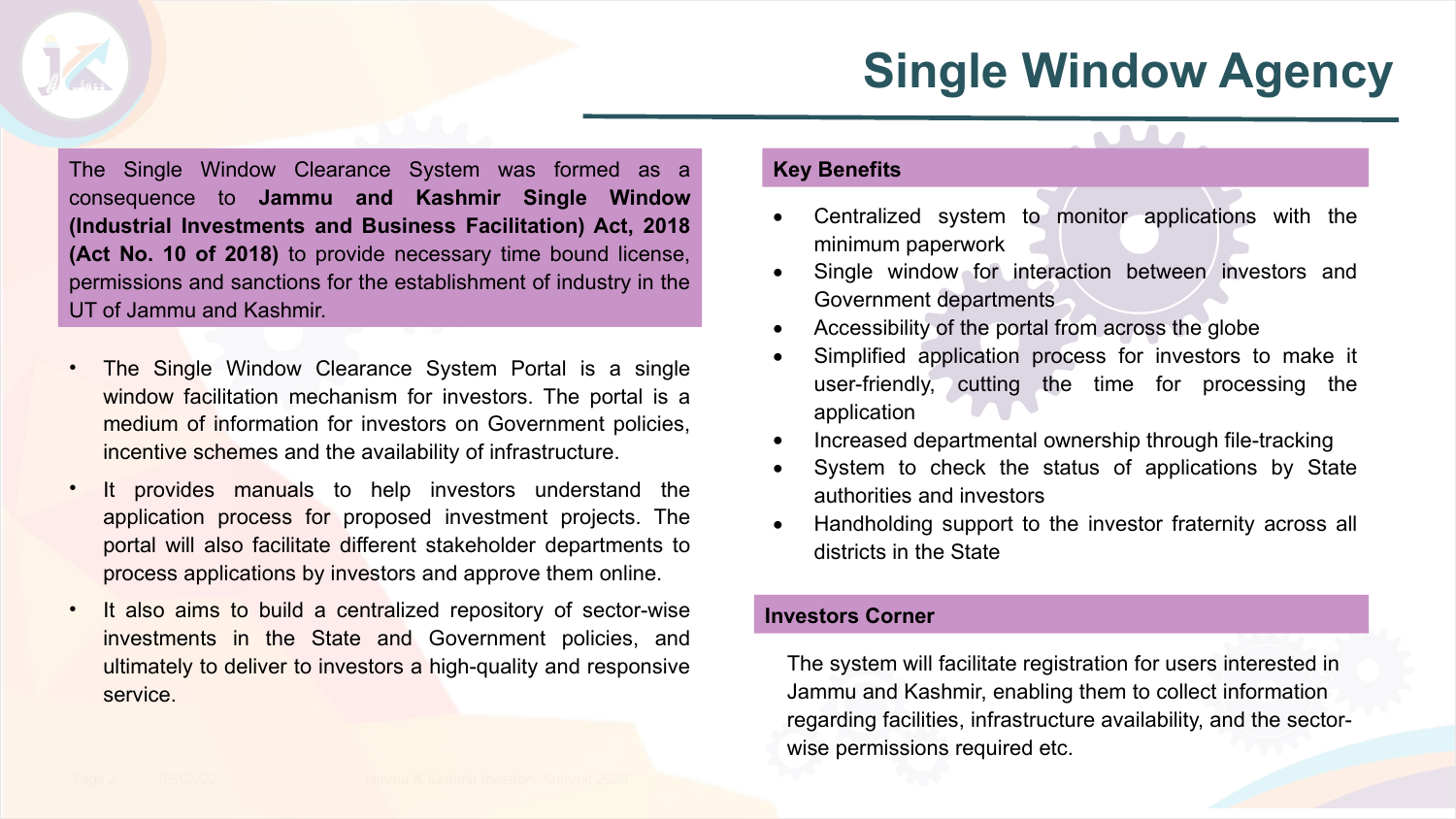# **Single Window Agency**

- $\Box$  All the alerts and intimations will be available to the investor in their portal inbox
- $\Box$  Each investor can make applications for new projects through their account
- $\Box$  The list of projects committed by the investor till date will be displayed in the personalized account
- $\Box$  The system will provide numerous project details such as the description, infrastructural requirements, investment, employment, application forms
- $\Box$  Investors will be able to make online applications relating to each project through the portal – for land, water, and power, for instance
- Information dissemination to investors about queries about infrastructure facilities, Government policies and incentive schemes
- $\Box$  Online tracking of application status and issues

### **Personalized account for Investors Online Single Window System: One Stop Solution**

- **Combined Application Form (CAF) and CAF-Q Logic:** helps Investors to know the applicable approvals through **Know Your Approval (KYA)** required for setting up of business and making them operational in J&K on selection of simple binary set of options
- **Know Your Incentive (KYI): H**elps Investors to know the applicable incentives and with eligibility criteria (Developed for **DoIC**, development and integration of other dept. **IPRD, PDD & Tourism** under process completion expected by  $15<sup>th</sup>$  January, 2022)
- **Information Wizard (129 Services): User Friendly r**epository of all type of SoPs, Notifications, PSGA timelines and Users Guide at one place, which is accessible through simple selection process, helps to know and apply services easily
- **Integrated MIS dashboard (129 Services) in Public domain of SW** with mean and median- bringing transparency and monitoring MIS health
- **Central Inspection System with** Labour Dept, JKPCB and Legal & Meteorology (Health) ensuring joint inspection and **Joint Inspection under Integrated Building Plan Approval Management System-BPAMS** with Construction permit like**; Utility (Electricity, Water) connection, Fire NoC, NMA, AAI, Factory Plan**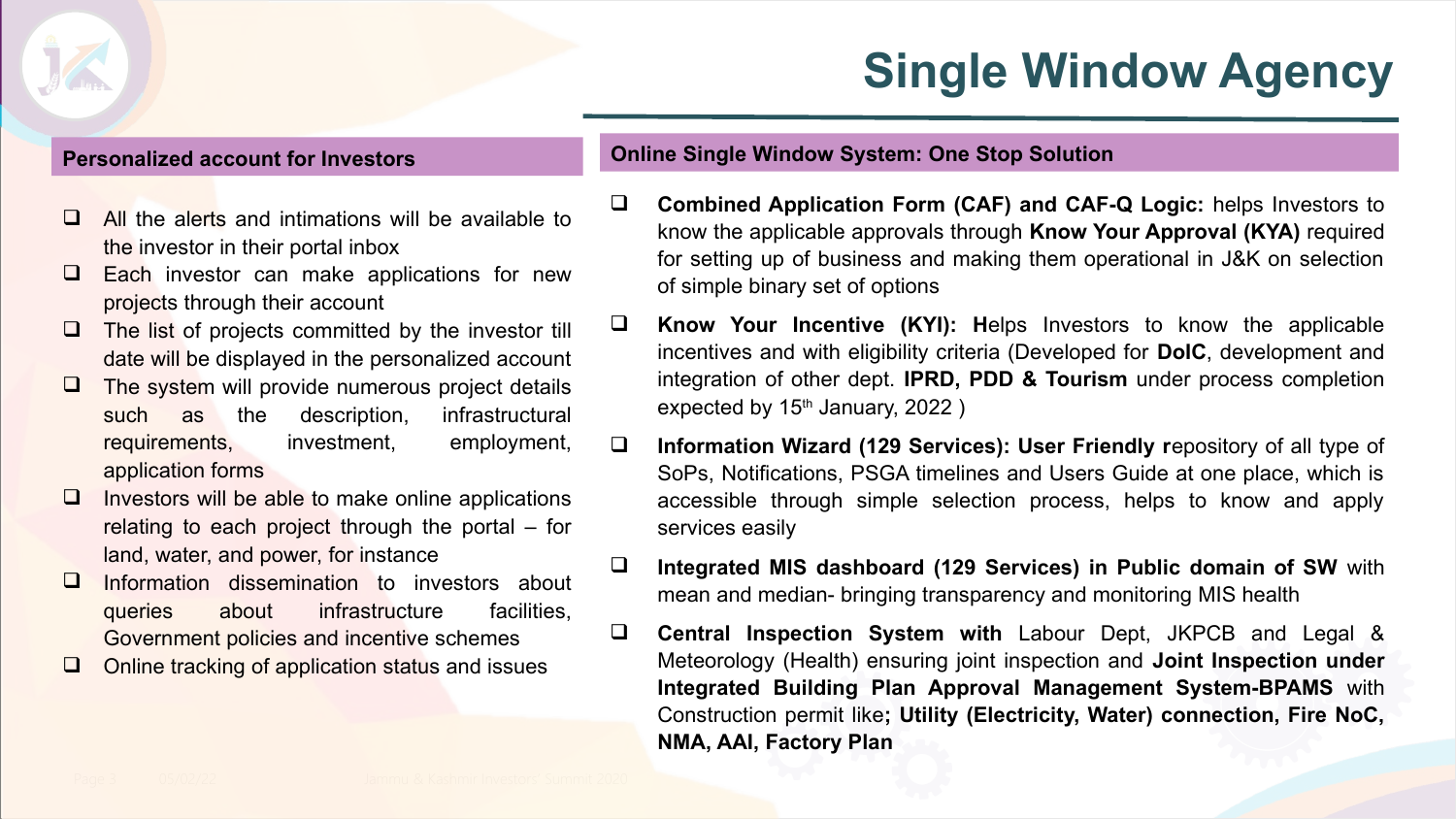# **J&K Single Window System**



**One stop solution to Industries**



曹



**Combined Application For (CAF) and CAF Q-Logic**



**Know Your Approval (KYA) and Know Your Incentives (KYI)**



**Central Inspection System and Joint Inspection**



**Information Wizard - User Friendly repository of all type of SoPs, Notifications, PSGA timelines and Users Guide at one place**



**Integrated MIS dashboard in Public domain with mean and median**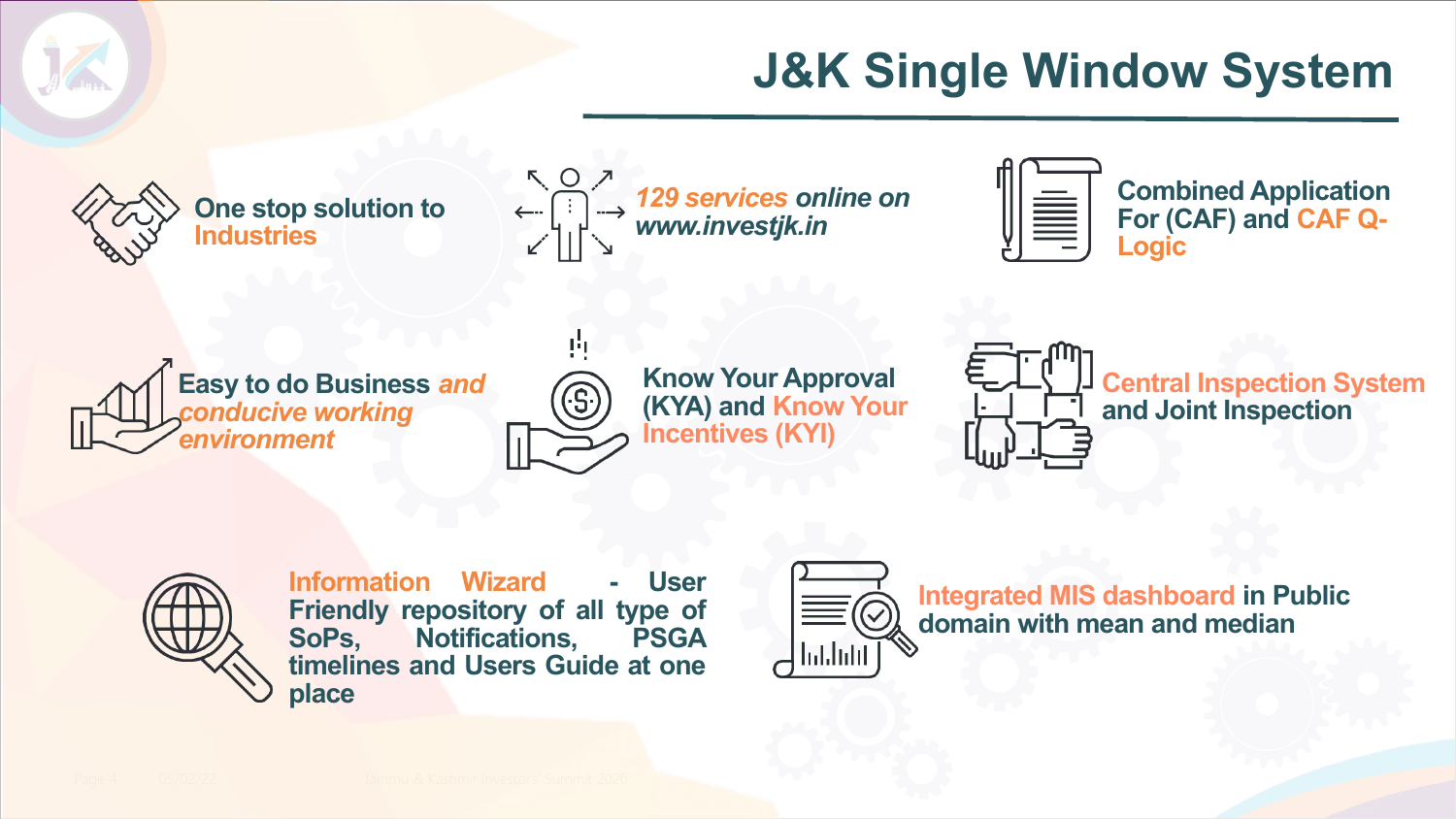### **Integrating with J&K Department and GoI Central Portal**

**Integration with National Single Window System (DPIIT, GoI)** 

**Integration with E-Abgari for Excise services** 

**Integration with India Industrial Land Bank (IILB) of DPIIT, GoI**

**Central Portal of Online Drug Licensing System (ONLDS)** 

**Integrated Land, Property, Civil Court Case data, Revenue Records data, and Utility Records (Water and Electricity)**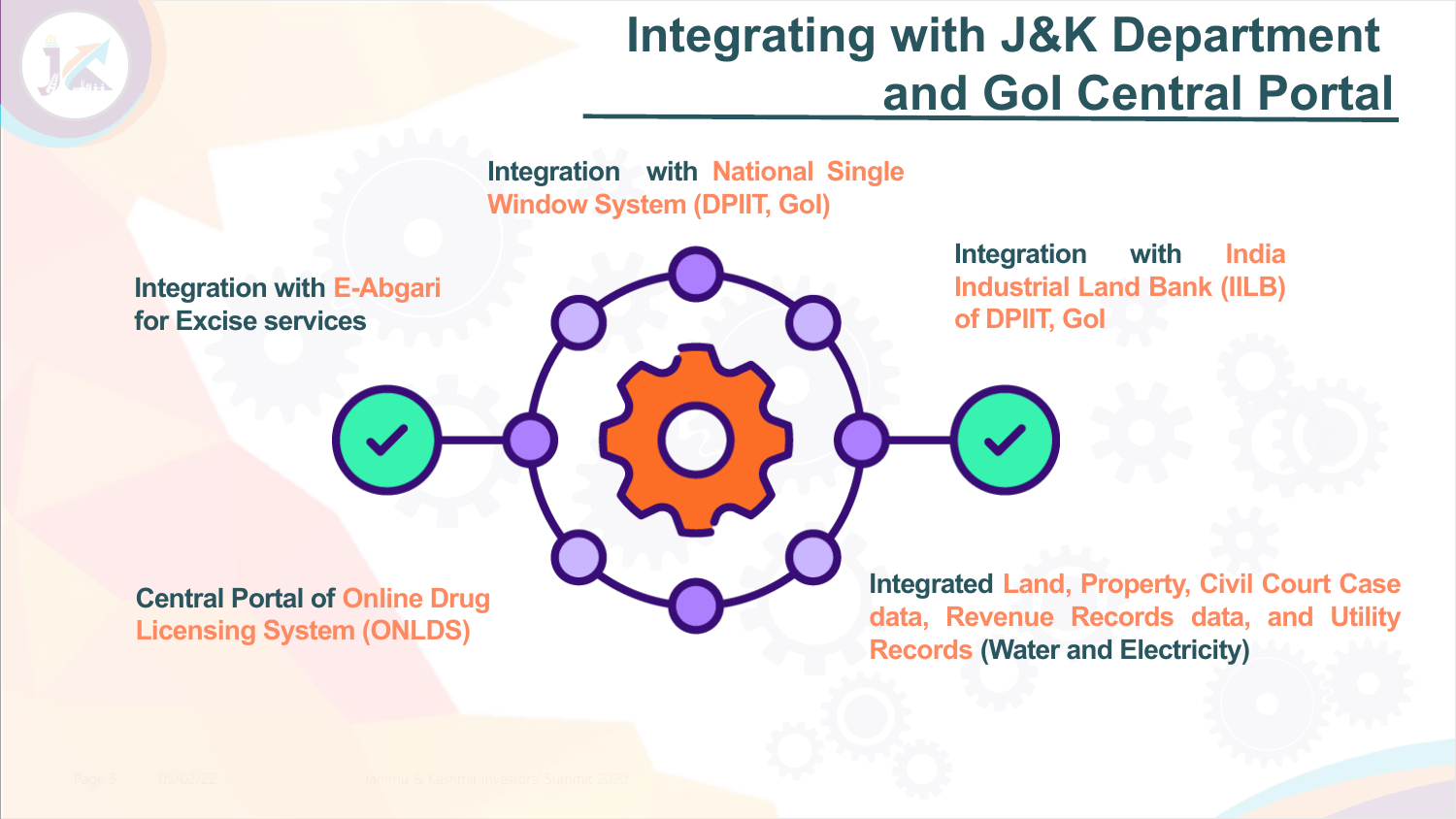**Departments have been 27 547 reforms identified and involved to identify the burdensome compliances** 

**464 such compliances reduced** 

**Enabling Single Window System standard practices for EoDB**

**Deemed approval post lapse of timelines or Automatic escalation matrix** 

**Stopping parallel/ Dept. portal and offline applications (SWS-IT solution)**

**Monitoring and Improving MIS health of approval and Grievance Redressal System – Zero Pendency and within timelines**

**Feedback Improvement through Ease of Doing Business and Ease of Living**

**Sector Experts and Department wise Helpdesk to align with SW-Helpdesk and Grievance Redressal System**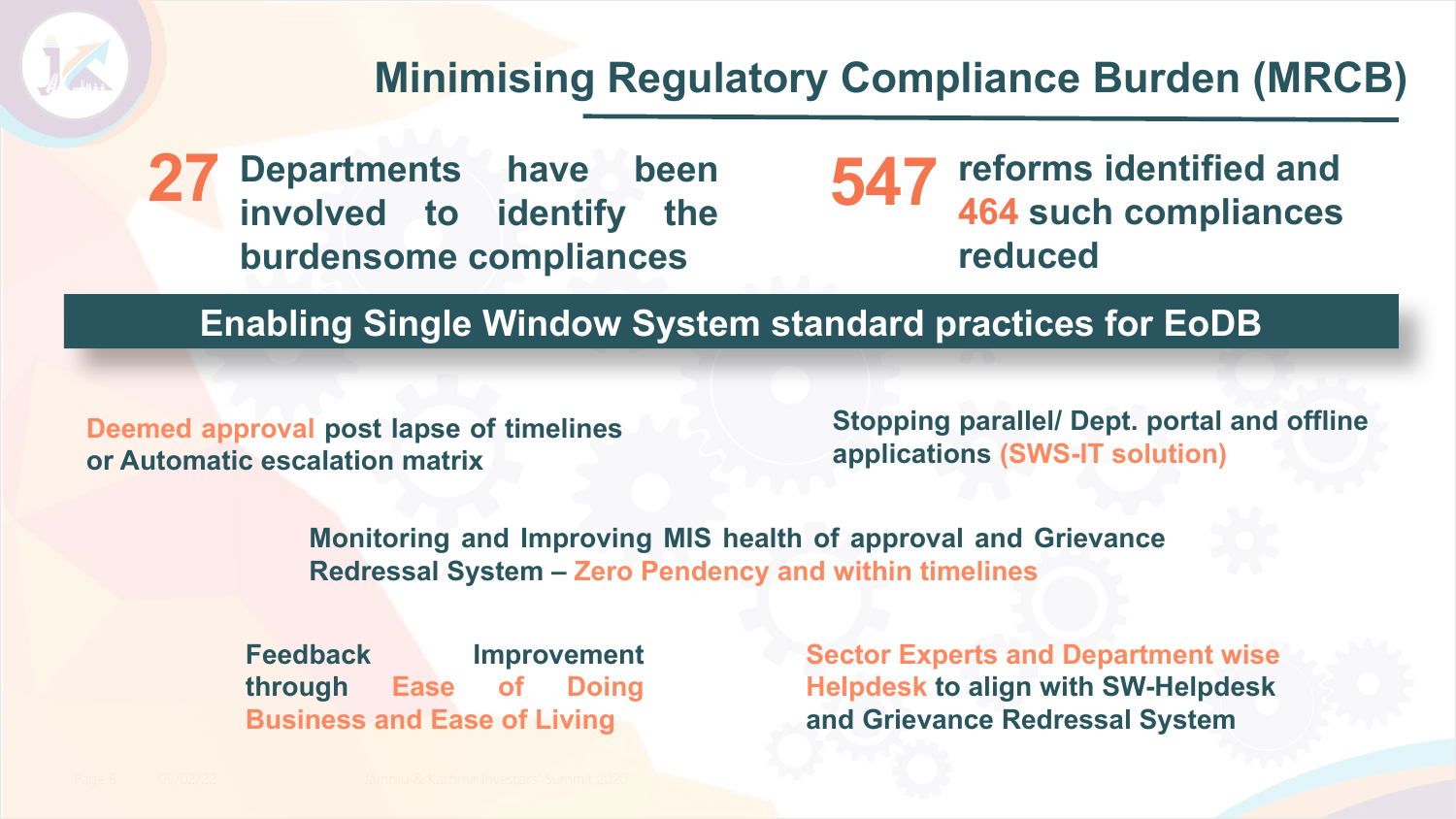# **Way Forward**

**Streaming IPFC: Grievance/Query through ensuring Weekly/Fortnightly Meeting at SW and Department level, Monthly meeting by CS, Quarterly meeting by Hon'ble LG.**

**Feedback Improvement through Ease of Doing Business and Ease of Living performance to link with appraisal for all concerned departments**

> **Stopping parallel/ Dept. portal and offline applications (SWS-IT solution)**

**Monitoring and Improving MIS health of approval and Grievance Redressal System – Zero Pendency and within timelines**

> **Sector Experts and Department wise Helpdesk to align with SW-Helpdesk and Grievance Redressal System**

**Deemed approval post lapse of timelines or Automatic escalation matrix**